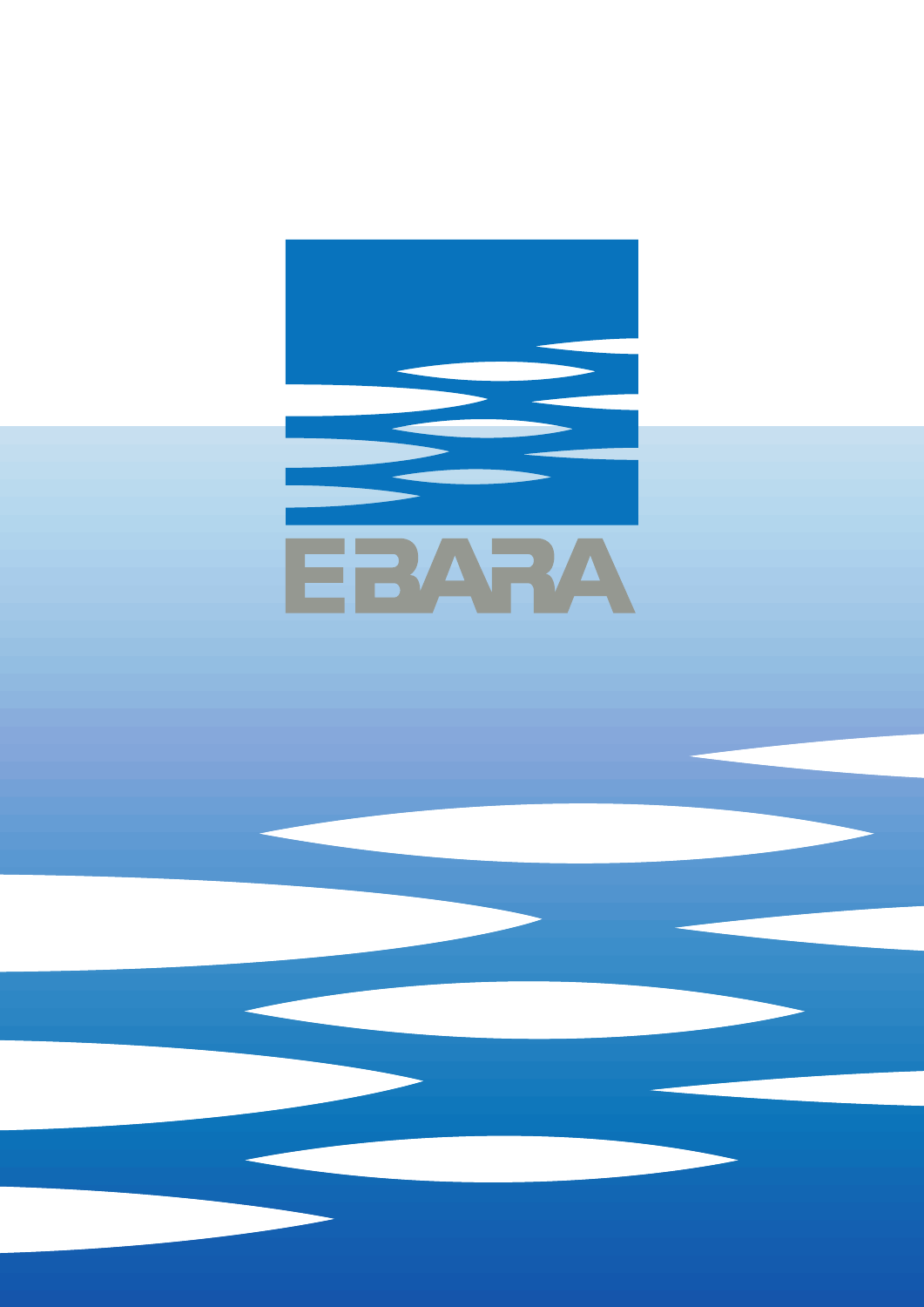## **CONTENTS** 50 Hz

|                                               | Page |
|-----------------------------------------------|------|
| - CONTENTS                                    | 100  |
| - SPECIFICATIONS                              | 200  |
| <b>SELECTION CHARTS</b>                       | 201  |
| PERFORMANCE CHART CDX 70                      | 202  |
| PERFORMANCE CHART CDX 90                      | 203  |
| PERFORMANCE CHART CDX 120                     | 204  |
| PERFORMANCE CHART CDX 200                     | 205  |
| <b>- CONSTRUCTIONS</b>                        | 300  |
| <b>SECTIONAL VIEW</b>                         | 300  |
| <b>MECHANICAL SEAL</b>                        | 301  |
| SINGLE PHASE DIAGRAM AND ELECTRIC CONNECTIONS | 302  |
| THREE PHASE DIAGRAM AND ELECTRIC CONNECTIONS  | 303  |
| - DIMENSINS                                   | 400  |
| <b>PACKING AND WEIGHT</b>                     | 401  |
| - TECHNICAL DATA                              | 500  |



**100**

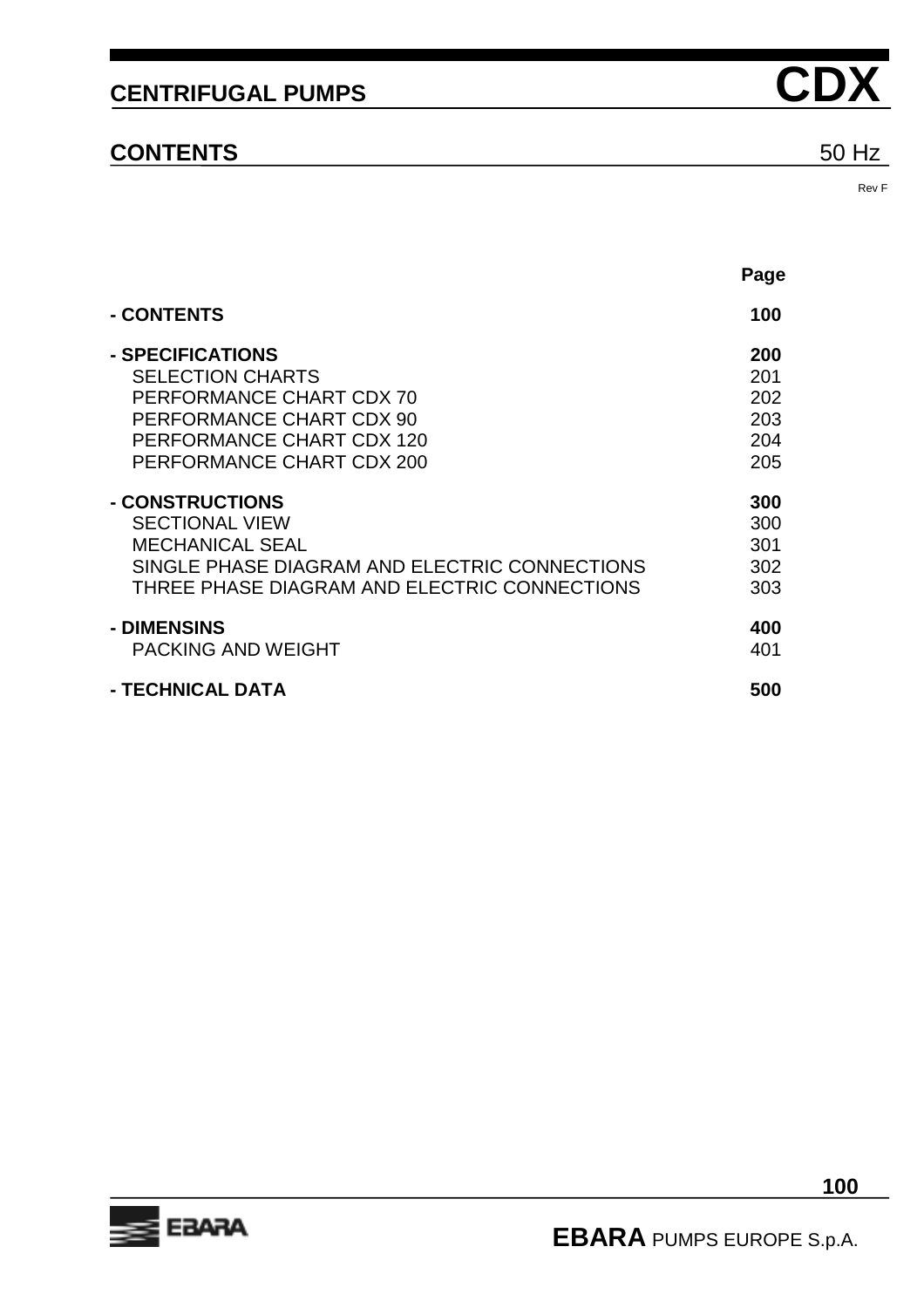## **SPECIFICATIONS**

 $rac{50 \text{ Hz}}{8 \text{ eV F}}$ 

| <b>PUMP</b>                 |                 |               |                               |  |  |  |  |  |
|-----------------------------|-----------------|---------------|-------------------------------|--|--|--|--|--|
|                             | Type of liquid  |               | Clean water                   |  |  |  |  |  |
| Liquid                      |                 |               | 60 (CDX 70/05-70/07-90/10)    |  |  |  |  |  |
| Handled                     | Max temperature | $[^{\circ}C]$ | 90                            |  |  |  |  |  |
|                             |                 |               | 110 (CDXH and CDXHS)          |  |  |  |  |  |
|                             | Min temperature | [°C]          | $-10$                         |  |  |  |  |  |
| Maximum working pressure    |                 | [MPa]         | 0.8                           |  |  |  |  |  |
|                             | Impeller        |               | Closed centrifugal type       |  |  |  |  |  |
| Construction                | Shaft seal type |               | Mechanical seal               |  |  |  |  |  |
|                             | <b>Bearing</b>  |               | Sealed ball bearing           |  |  |  |  |  |
| Pipe                        | Suction         |               | G 11/4 (G 11/2 CDX200)        |  |  |  |  |  |
| Connection                  | Discharge       |               | G <sub>1</sub>                |  |  |  |  |  |
|                             | Casing          |               | <b>AISI 304</b>               |  |  |  |  |  |
|                             | Impeller        |               | <b>AISI 304</b>               |  |  |  |  |  |
|                             | Casing cover    |               | <b>AISI 304</b>               |  |  |  |  |  |
| Material                    |                 |               | Ceramic/Carbon/NBR (for CDX)  |  |  |  |  |  |
|                             | Shaft seal      |               | Ceramic/Carbon/FPM (for CDXH) |  |  |  |  |  |
|                             |                 |               | SiC/SiC/FPM (for CDXHS)       |  |  |  |  |  |
|                             | Shaft           |               | AISI 303 (Wet extension)      |  |  |  |  |  |
|                             | <b>Bracket</b>  |               | Aluminium                     |  |  |  |  |  |
| Applicable standard of test |                 |               | ISO 9906 - Annex A            |  |  |  |  |  |

| <b>MOTOR</b>                                                         |                |                 |                      |  |  |  |  |
|----------------------------------------------------------------------|----------------|-----------------|----------------------|--|--|--|--|
| <b>Type</b>                                                          |                | Electric - TEFC |                      |  |  |  |  |
|                                                                      |                | Single Phase    | <b>Three Phase</b>   |  |  |  |  |
| No. of Poles                                                         |                | 2               |                      |  |  |  |  |
| Rotation speed                                                       | [min $^{-1}$ ] | $\approx 2800$  |                      |  |  |  |  |
| <b>Insulation Class</b>                                              |                |                 |                      |  |  |  |  |
| Protection degree                                                    |                | IP 55           |                      |  |  |  |  |
| Power rating                                                         | [kW]           | $0.37 \div 1.5$ | $0.37 \div 1.8$      |  |  |  |  |
|                                                                      | [HP]           | $0.5 \div 2$    | $0.5 \div 2.5$       |  |  |  |  |
| Frequency                                                            | [Hz]           | 50              |                      |  |  |  |  |
| Voltage                                                              | [V]            | 230 ±10%        | 230/400 ±10%         |  |  |  |  |
| Capacitor                                                            |                | <b>Built in</b> |                      |  |  |  |  |
| Over load protection                                                 |                | <b>Built in</b> | Provided by the user |  |  |  |  |
| Casing material                                                      |                | Aluminium       |                      |  |  |  |  |
| Base material/motor support                                          |                | Aluminium       |                      |  |  |  |  |
| Dimensions of cable entry<br>PG11 - PG13.5 (see dimensions page 400) |                |                 |                      |  |  |  |  |



**200**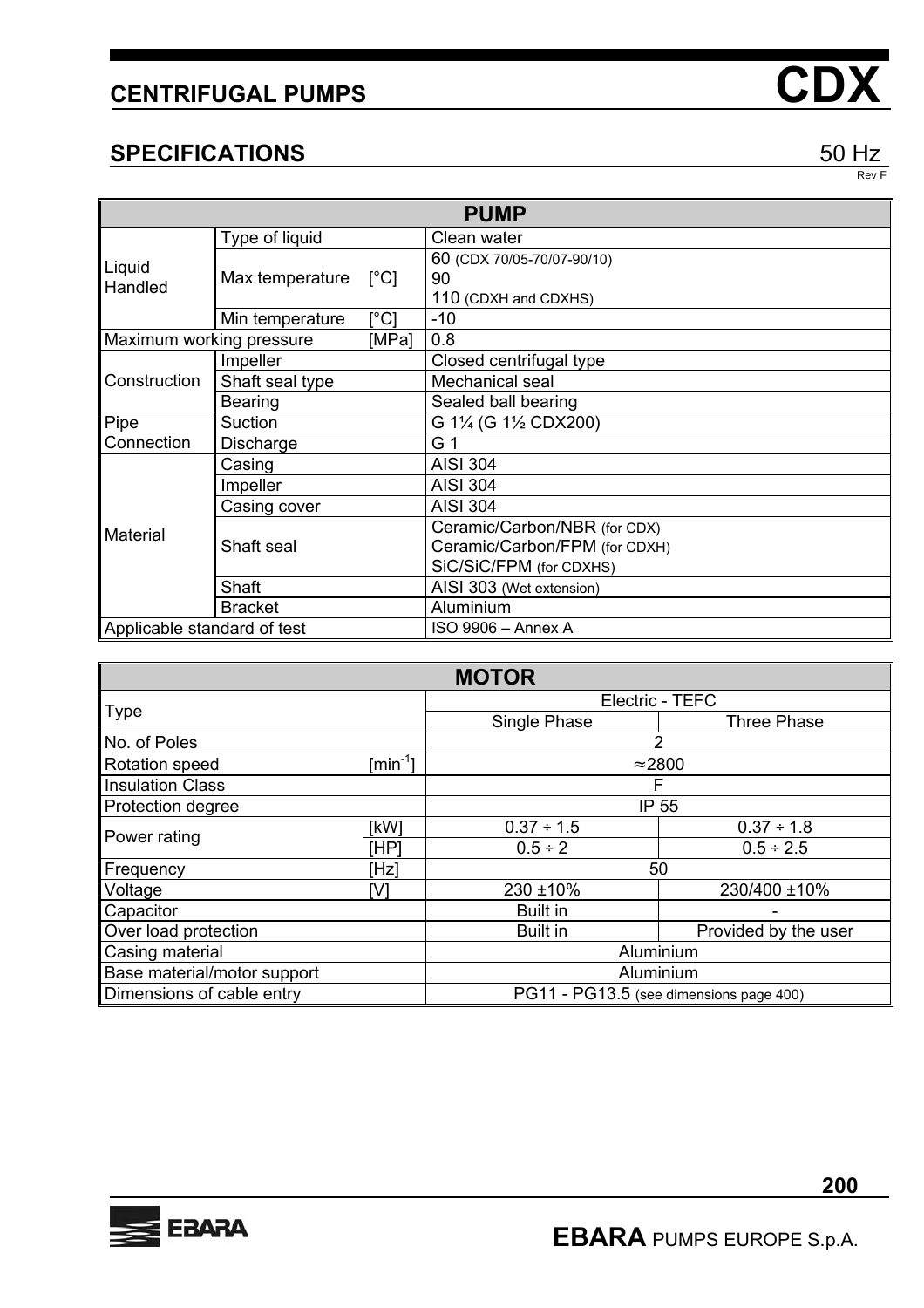#### **SELECTION CHART**



| Type pumps        |             | Power                 |                | Q=Capacity |                |      |      |      |      |      |                                   |                          |                          |      |
|-------------------|-------------|-----------------------|----------------|------------|----------------|------|------|------|------|------|-----------------------------------|--------------------------|--------------------------|------|
|                   |             |                       |                | l/min      | 20             | 50   | 80   | 90   | 110  | 130  | 160                               | 180                      | 210                      | 250  |
| Single Phase      | Three Phase | $[kW]$  [HP] $ m^3/h$ |                |            | 1.2            | 3    | 4.8  | 5.4  | 6.6  | 7.8  | 9.6                               | 10.8                     | 12.6                     | 15   |
|                   |             |                       |                |            |                |      |      |      |      |      | H=Total manometric head in meters |                          |                          |      |
| <b>CDXM 70/05</b> | CDX 70/05   | 0.37                  | 0.5            |            | 20.7           | 18.4 | 15.9 | 15   |      |      |                                   |                          |                          |      |
| <b>CDXM 70/07</b> | CDX 70/07   | 0.55                  | 0.8            |            | 28             | 24.5 | 20.5 |      |      |      |                                   |                          | -                        |      |
| CDXM 90/10        | CDX 90/10   | 0.75                  |                |            | 30.3           | 27.2 | 23.6 | 22.3 | 19.5 | -    |                                   |                          | $\overline{\phantom{0}}$ |      |
| CDXM 120/07       | CDX 120/07  | 0.55                  | 0.8            |            | -              | 20.5 | 18.7 | 18.1 | 16.8 | 15.5 | 13.7                              | 12.5                     |                          |      |
| CDXM 120/12       | CDX 120/12  | 0.9                   | 1.2            |            | $\blacksquare$ | 29.5 | 27.1 | 26.1 | 24.3 | 22.4 | 19.5                              |                          | $\overline{\phantom{0}}$ |      |
| CDXM 120/20       | CDX 120/20  | 1.5                   | $\overline{2}$ |            | -              | 37.5 | 35.3 | 34.6 | 33.1 | 31.4 | 28.6                              | $\overline{\phantom{a}}$ | $\overline{\phantom{a}}$ |      |
| CDXM 200/12       | CDX 200/12  | 0.9                   | 1.2            |            |                |      | 20.6 | 20.2 | 19.5 | 18.5 | 17.1                              | 16.1                     | 14.6                     | 12.5 |
| CDXM 200/20       | CDX 200/20  | 1.5                   | $\overline{2}$ |            |                |      | 31   | 30.6 | 29.7 | 28.9 | 27.5                              | 26.6                     | 25.1                     | 23   |
|                   | CDX 200/25  | 1.8                   | 2.5            |            |                |      | 38   | 37.5 | 36.4 | 35.3 | 33.6                              | 32.4                     | 30.5                     | 28   |

TYPE KEY:



<u>201</u> **201** 

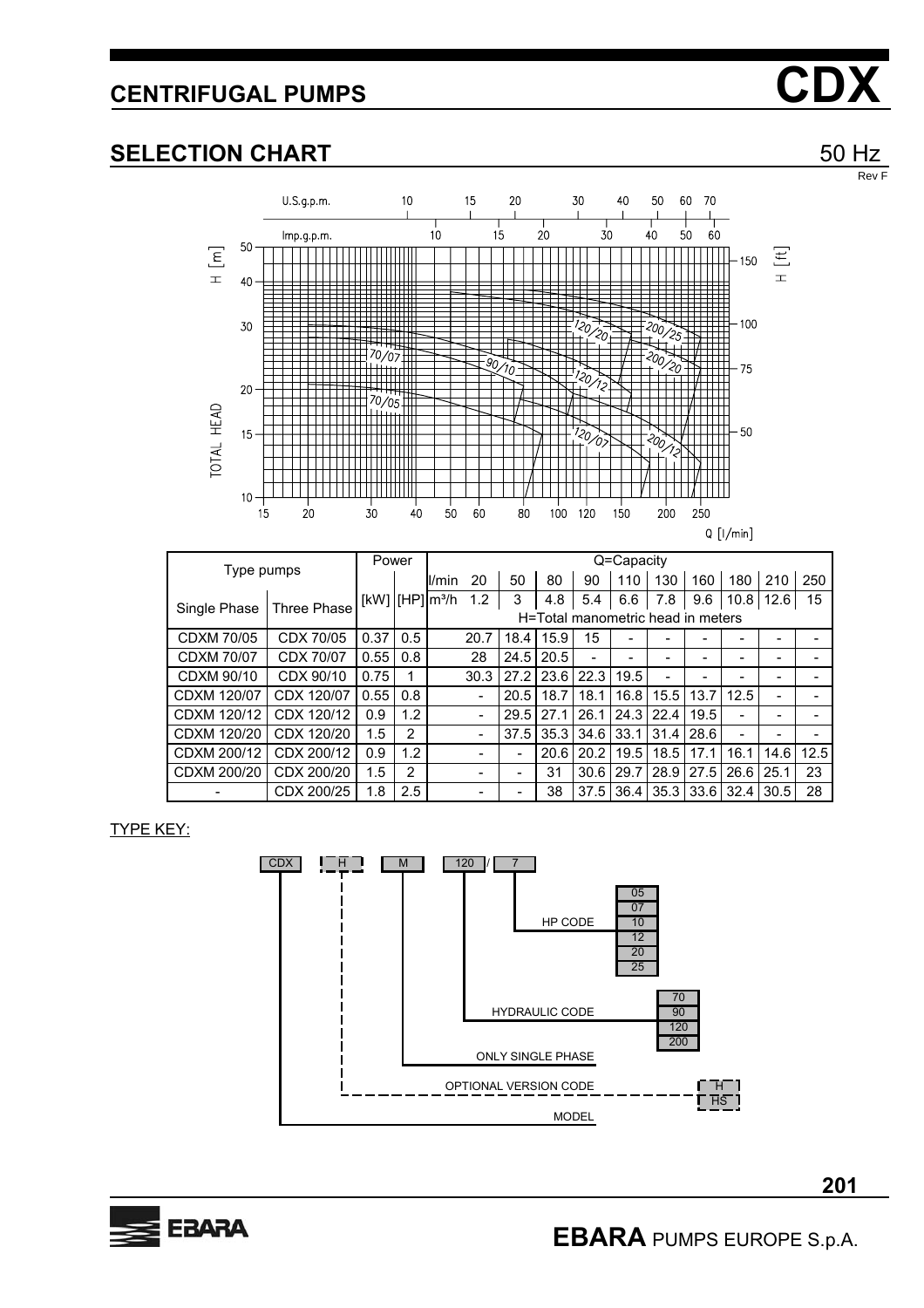#### **CDX 70 PERFORMANCHE CURVES** 50 Hz



**CDX 70/05 (0.37 kW) Impeller diameter = 132** 

Rotation speed: ≈2800 min-1 Test fluid: clean water at 20°C Applicable standard of test: ISO 9906 – Annex A

**202** 



Rev F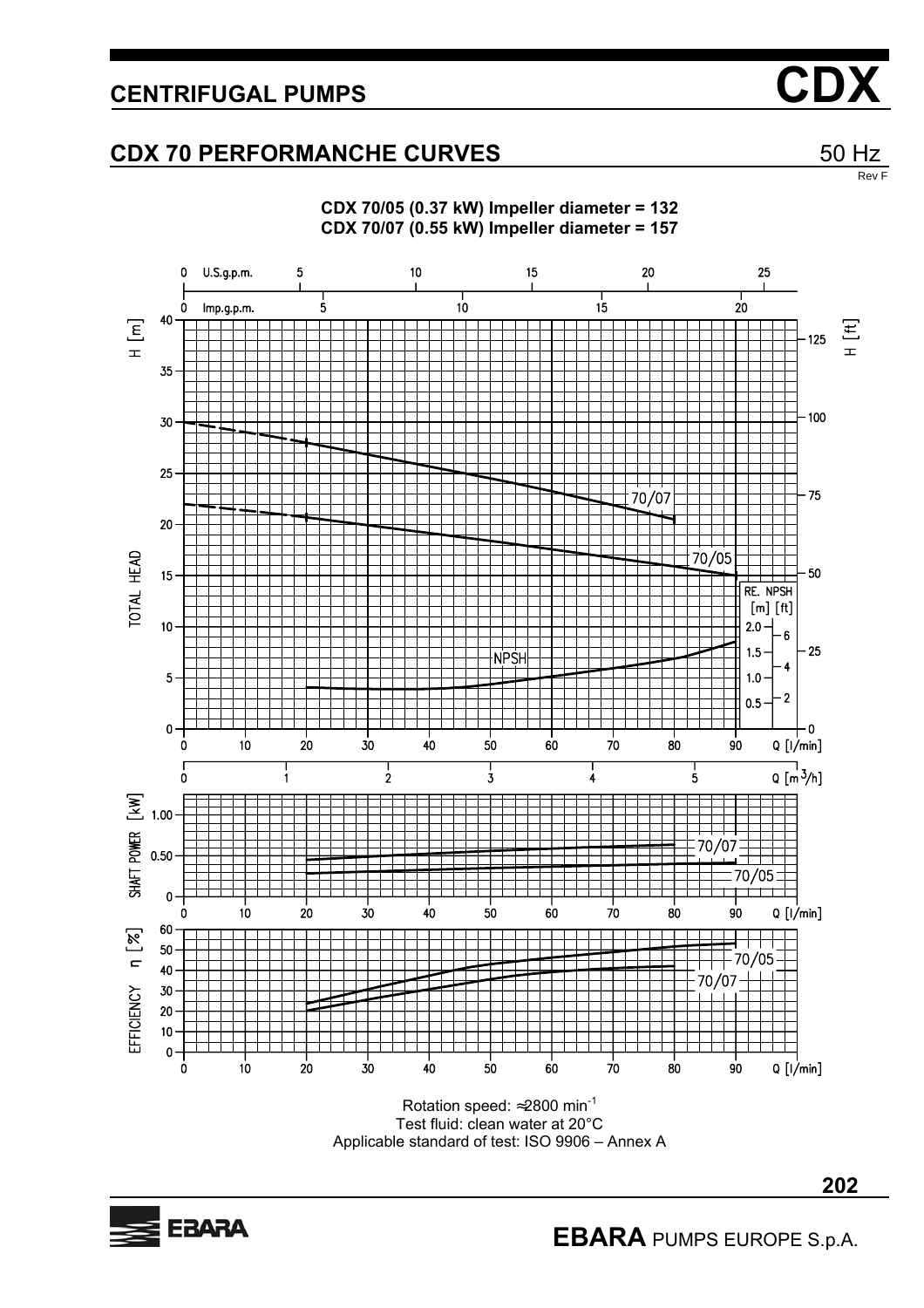#### **CDX 90 PERFORMANCHE CURVES** 50 Hz



#### **CDX 90/10 (0.75 kW) Impeller diameter = 157**

Rotation speed: ≈2800 min-1 Test fluid: clean water at 20°C Applicable standard of test: ISO 9906 – Annex A

**203** 



 $\overline{\mathsf{Rev}}$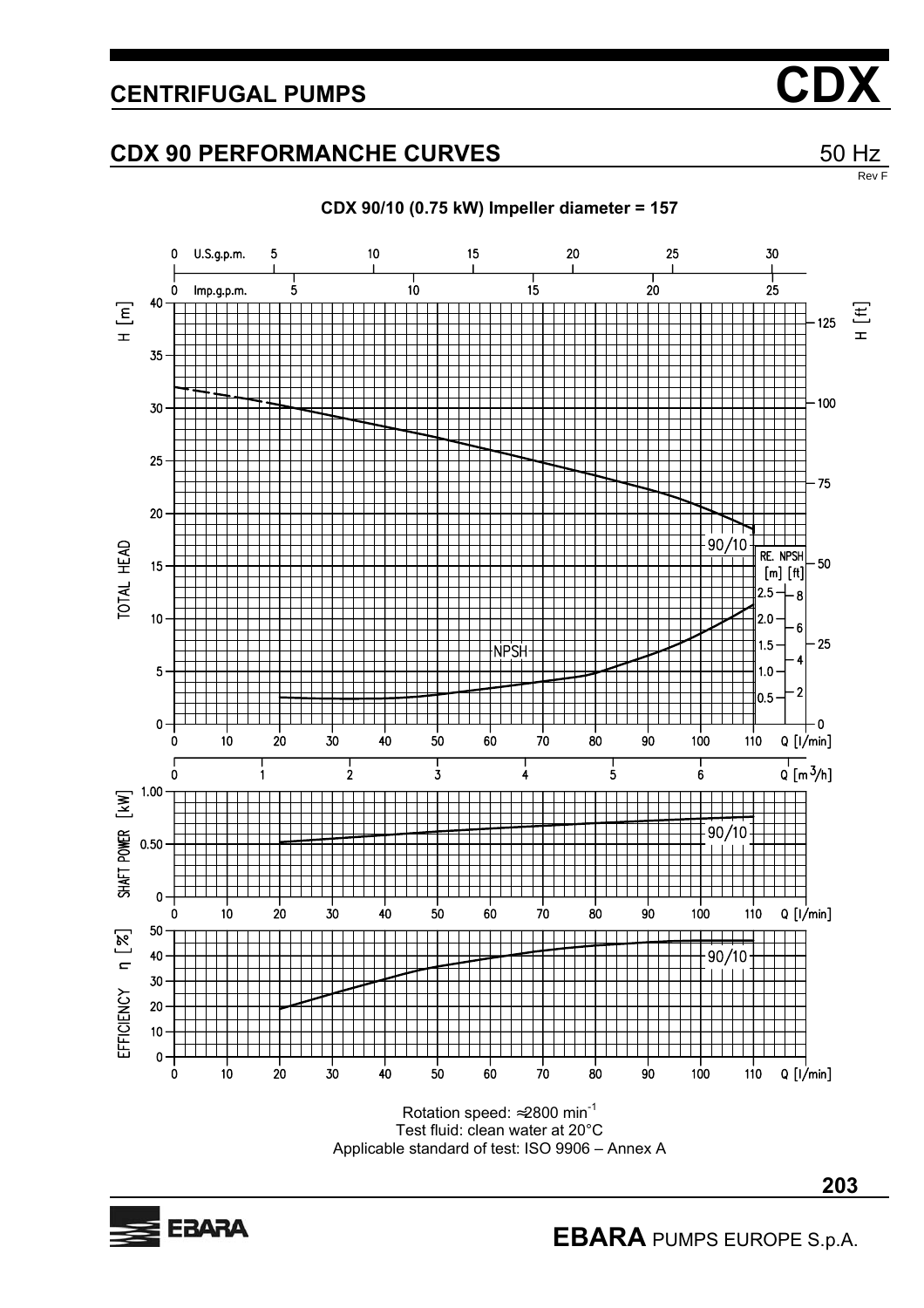#### **CDX 120 PERFORMANCHE CURVES** 50 Hz



Rotation speed: ≈2800 min-1 Test fluid: clean water at 20°C Applicable standard of test: ISO 9906 – Annex A

**204** 



**EBARA EBARA** PUMPS EUROPE S.p.A.

 $R_{\text{ev}}$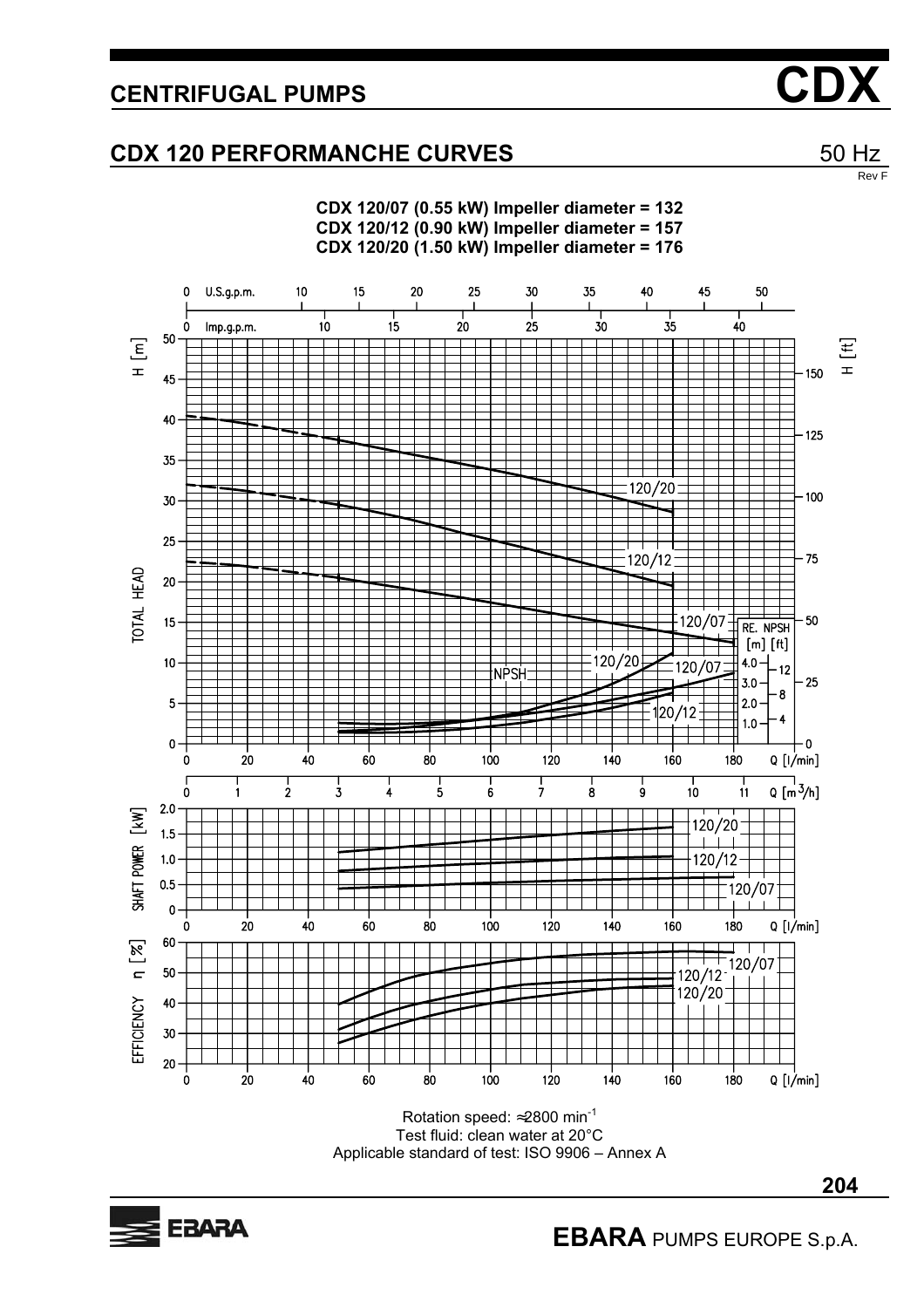#### **CDX 200 PERFORMANCHE CURVES** 50 Hz

30 40 50  $\mathbf 0$ U.S.g.p.m. 10 20 60 70 40 50  $\Omega$ Imp.g.p.m. 10 20 30 60 50 المستقل Έ  $\pm$  $\pm$ 150 45 40 125 35  $100$ 30 200/25 25 75 200/20 OTAL HEAD 20  $\frac{1}{2}$ RE. NPSH  $200/12$  $-50$ 15  $[m]$   $[ft]$  $2.5$ - 8  $10$  $2.0$ 200/25  $-6$  $1.5$  $-25$ 200/20  $\overline{4}$  $1.0<sub>1</sub>$ 5 200/12 ╂  $\overline{2}$  $0.5$  $\Omega$  $\cdot$  0  $\ddot{\mathbf{0}}$ 20  $40$  $60$ 80 100  $120$  $140$ 160 180 200 220 240 260  $Q$  [I/min] ľ T<br>7  $\dot{0}$  $\dot{8}$  $10$  $12$  $13$ 17 Q  $[m^3/h]$  $\dot{2}$ ż  $\overline{5}$  $\dot{6}$ ġ  $\dot{11}$  $14$  $15$  $16$  $\overline{4}$  $2.5$  $\begin{bmatrix} \mathsf{k}\mathsf{W} \end{bmatrix}$  $\mathbb T$ T 200/25  $2.0$ ELLI E 1.5 SHAFT POWER  $200/20$  $1.0$  $+$  + + + +  $200/12$  $0.5$ m t ┯ ┯  $\mathbf{I}$  $\mathbf{0}$  $\dot{0}$ 220 260 20  $40$ 60 80 100 120 140 160 180 200 240 280 Q [I/min] 60  $[2]$  $200/12 +$ 200/20  $\blacksquare$ 50  $200/25$ **EFFICIENCY** 40  $30<sup>1</sup>$  $\dot{0}$ 20  $40$  $60$  $80$ 100  $120$  $140$ 160 180 200 220 240 260  $280$  Q  $[1/min]$ 

**CDX 200/12 (0.9 kW) Impeller diameter = 132 CDX 200/20 (1.5 kW) Impeller diameter = 157 CDX 200/25 (1.8 kW) Impeller diameter = 176** 

Rotation speed: ≈2800 min-1 Test fluid: clean water at 20°C Applicable standard of test: ISO 9906 – Annex A

**205** 



Rev l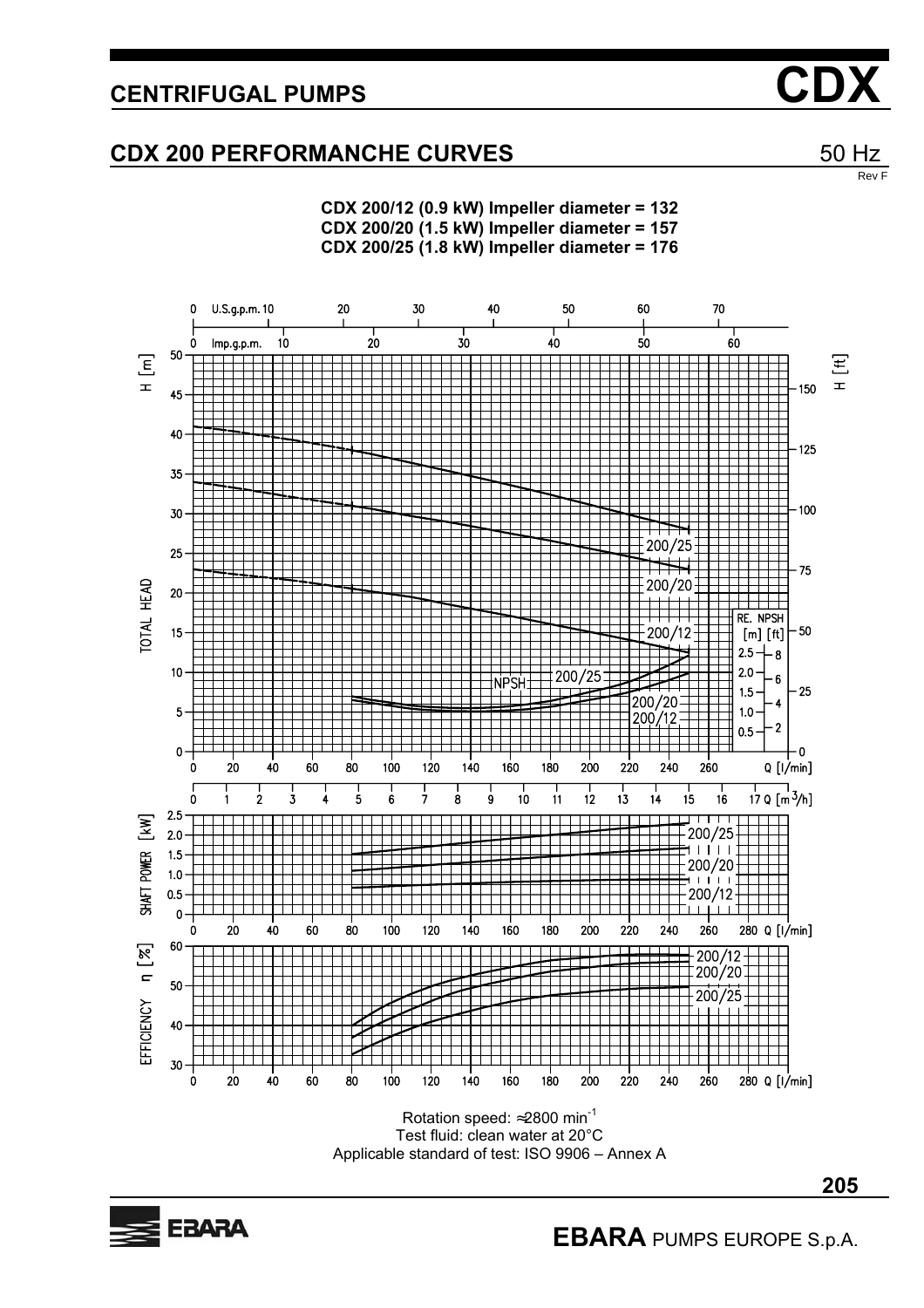#### **SECTIONAL VIEW**



| $N^{\circ}$ | <b>PART NAME</b>                     | <b>MATERIAL</b>                        | Q.TY | $N^{\circ}$ | <b>PART NAME</b>       | <b>MATERIAL</b>            | Q.TY |
|-------------|--------------------------------------|----------------------------------------|------|-------------|------------------------|----------------------------|------|
|             | Casing                               | <b>AISI 304</b>                        |      | 25          | Drain plug             | AISI 303                   |      |
|             | Motor bracket                        | Aluminium                              |      | 26          | $ O\text{-ring}$ [3]   | <b>NBR</b>                 |      |
|             | Casing cover                         | AISI 304                               |      | 32          | Key                    | AISI 304                   |      |
| 6           | Shaft with rotor                     | AISI 303 (Part in contact with liquid) |      | 34          | Impeller nut           | <b>AISI 304</b>            |      |
|             | Impeller                             | <b>AISI 304</b>                        |      | 42          | Motor support          | Aluminium                  |      |
|             | Mechanical seal<br>$\lceil 3 \rceil$ | Carbon/Ceramic/NBR                     |      | 52          | Terminal box [1]       | Polypropilene              |      |
|             | Motor frame with stator              |                                        |      | 53          | Terminal box cover [1] | Polypropilene              |      |
| 13          | Motor cover                          | Aluminium                              |      | 56          | Box gasket             | <b>NBR</b>                 |      |
| 14          | Fan                                  | Polypropilene                          |      | 73          | Casing ring<br>[4]     | <b>AISI 304</b>            |      |
| 15          | Fan cover                            | Fe P04 Zinked                          |      | 75          | Washer                 | <b>AISI 304</b>            |      |
| 16          | <b>Terminal board</b>                | ۰                                      |      | 76          | Washer                 | <b>AISI 304</b>            |      |
|             | Terminal box cover [2]               | Aluminium                              |      | 77          | $O$ -ring [3]          | <b>NBR</b>                 |      |
|             | 18 Splash ring                       | <b>NBR</b>                             |      |             | 78 O-ring [3]          | <b>NBR</b>                 |      |
|             | 19 Pump side ball bearing            |                                        |      | 90          | Cover gasket [1]       | <b>NBR</b>                 |      |
| 20          | Fan side ball bearing                |                                        |      |             | 92 Lip seal            |                            |      |
| 21          | Adjusting ring                       | Steel C70                              |      |             | 93   Lip seal          |                            |      |
| 22          | Tie rod                              | Fe 42 Zinked                           | 4    |             | 110 Protector<br>[1]   |                            |      |
| 23          | Capacitor [1]                        |                                        |      |             | 200 Screw              | Stainless steel A2 UNI7323 | 8    |
|             | $\overline{24}$ Priming plug         | AISI 303                               |      |             |                        |                            |      |

**300** 

[1] Only for single phase

[2] Only for three phase

[1] Only for single phase<br>[2] Only for three phase<br>[3] FPM for CDXH and CDXHS<br>[4] NBR for :CDX 70/05, 70/07, [4] NBR for :CDX 70/05, 70/07, 90/10

FPM for CDXH 70/05, 70/07, 90/10 and CDXHS 70/05, 70/07, 90/10

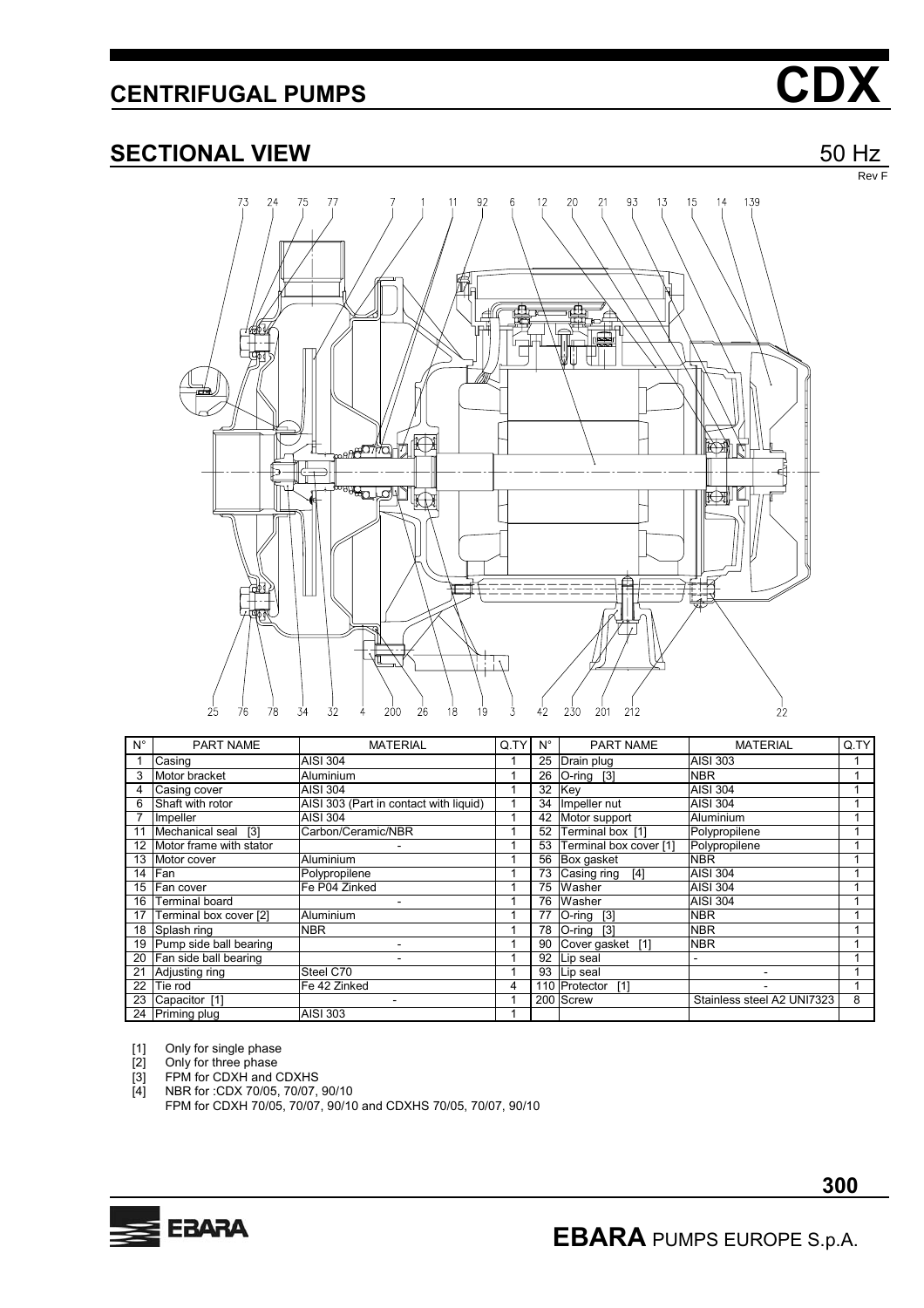#### **MECHANICAL SEAL**

#### REF PART NAME Standard version Scriptional (CDX) (CDXH) (CDXHS) A Rotary seal ring Ceramic Ceramic Silicon carbide B Stationary seal ring Carbon graphite Carbon graphite Silicon carbide<br>C O Ring NBR FPM FPM C O Ring NBR FPM FPM<br>D O Ring NBR FPM FPM D O Ring NBR E O Ring NBR FPM FPM F Self driving spring AISI 316 AISI 316 AISI 316 G Frame AISI 304 AISI 304 AISI 316 MATERIAL

<u>**301**</u>

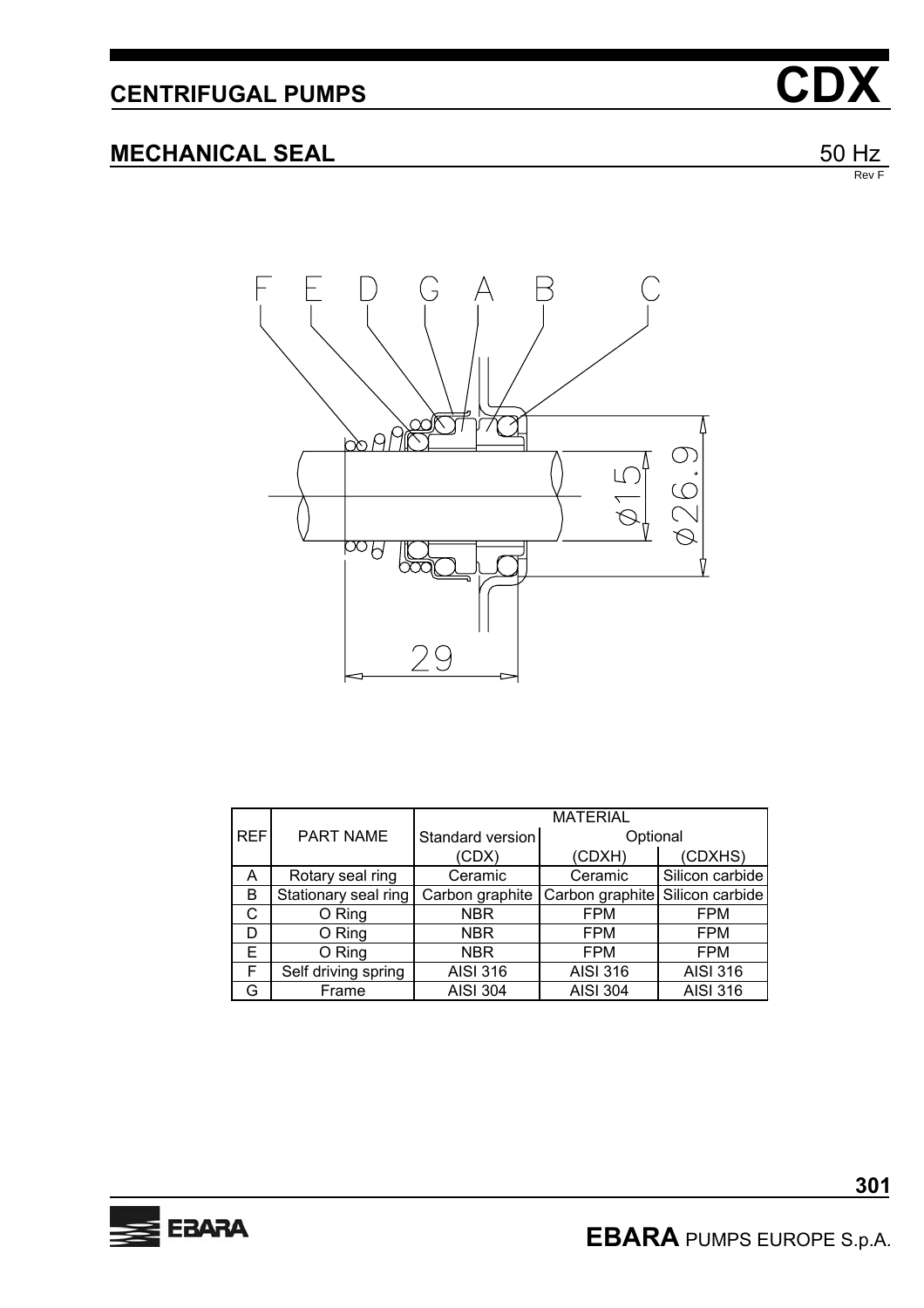#### **SINGLE PHASE DIAGRAM AND ELECTRIC CONNECTIONS** 50 Hz

Rev F

FOR MOTORS WITH LOCKED ROTOR CURRENT UP TO 25 [A] INTERNAL MOTORPROTECTOR



FOR MOTORS WITH LOCKED ROTOR CURRENT OVER 25 [A] EXTERNAL MOTORPROTECTOR



| <b>PUMP</b>       | <b>MOTORPROTECTOR</b> |                   |  |  |  |
|-------------------|-----------------------|-------------------|--|--|--|
|                   |                       | INTERNAL EXTERNAL |  |  |  |
| <b>CDXM 70/05</b> | X                     |                   |  |  |  |
| CDXM 70/07        | X                     |                   |  |  |  |
| CDXM 90/10        | X                     |                   |  |  |  |
| CDXM 120/07       | X                     |                   |  |  |  |
| CDXM 120/12       | X                     |                   |  |  |  |
| CDXM 120/20       |                       | x                 |  |  |  |
| CDXM 200/12       | X                     |                   |  |  |  |
| CDXM 200/20       |                       | x                 |  |  |  |

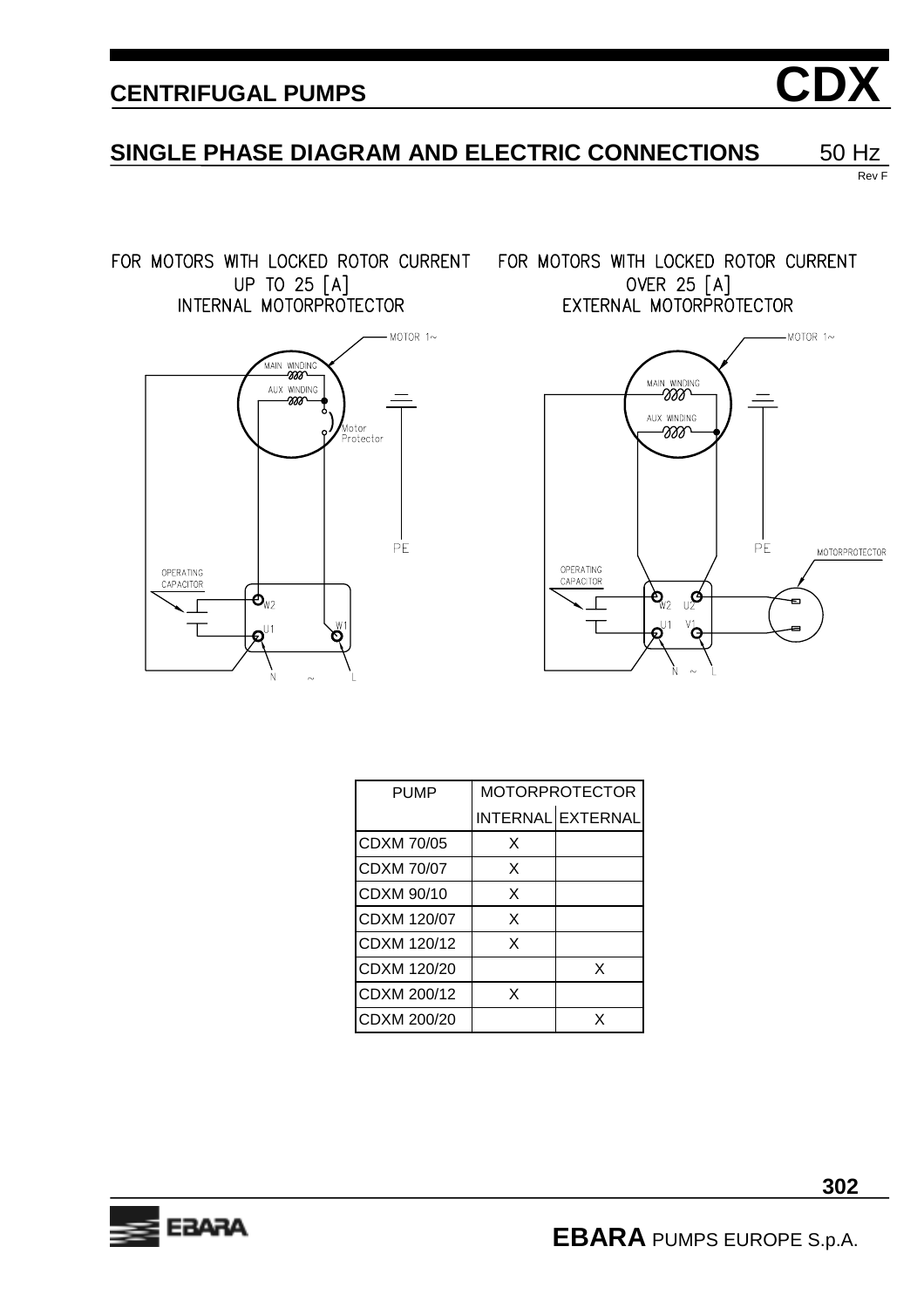## **THREE PHASE DIAGRAM AND ELECTRIC CONNECTIONS** 50 Hz

Rev F



DELTA CONNECTION (230 V)



EBARA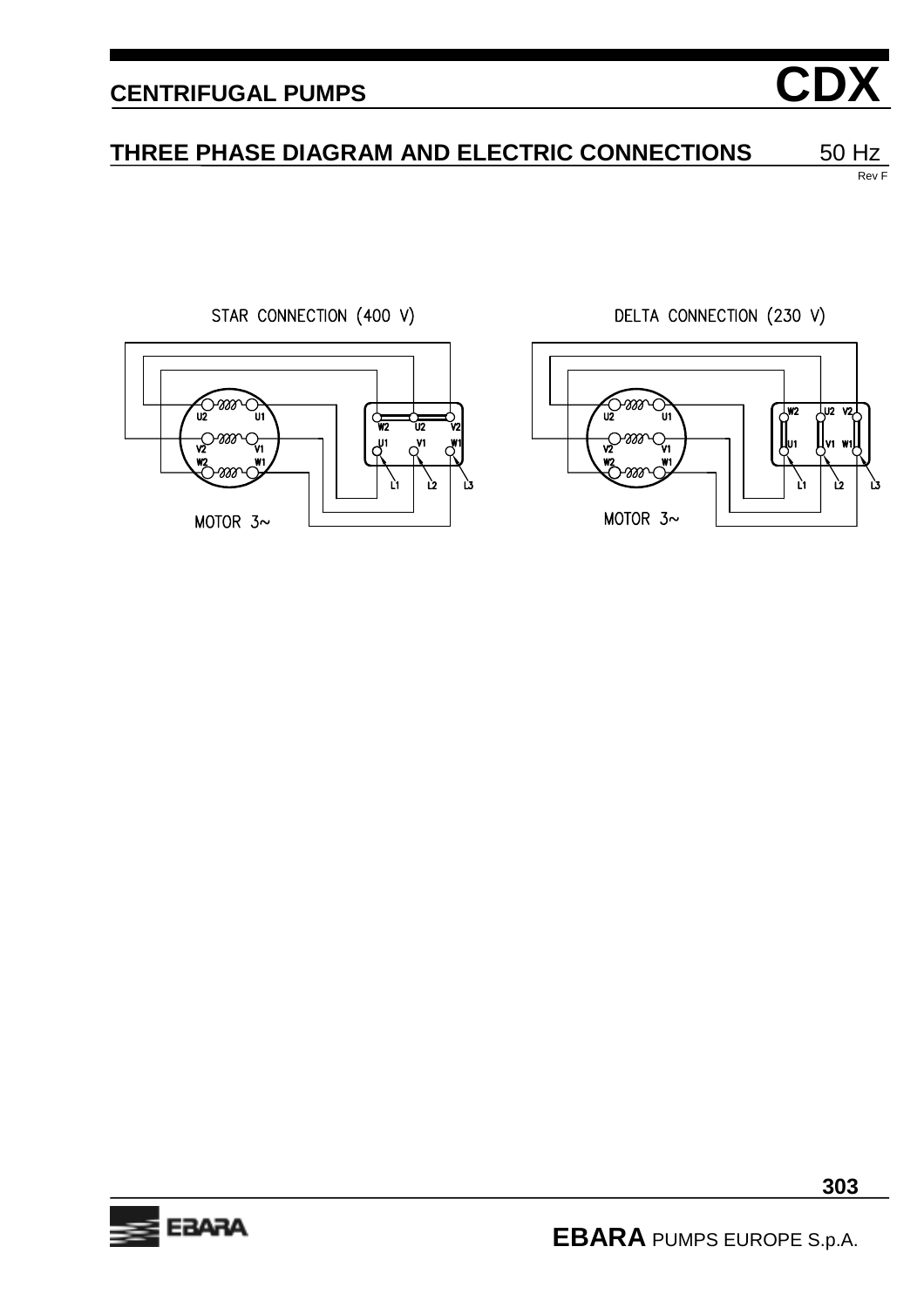#### **DIMENSIONS**

 $rac{50 \text{ Hz}}{R_{\text{ev F}}}$ 





| Pump type |     | Dimensions [mm] |     |       |     |                |                |                |    |    |     |                |       |                          |             |    |            |
|-----------|-----|-----------------|-----|-------|-----|----------------|----------------|----------------|----|----|-----|----------------|-------|--------------------------|-------------|----|------------|
| CDXM-CDX  |     |                 |     |       |     |                |                |                |    |    |     |                |       |                          |             |    |            |
|           | A   | B               | C   | H     | H1  | H <sub>2</sub> | H <sub>3</sub> | H <sub>4</sub> | М  | M1 | N   | N <sub>1</sub> | R     | т                        | ν           | W  | <b>DNA</b> |
| 70/05     | 208 | 321             | 182 | 229.5 | 106 | 123.5          | 208            | 216            | 50 | 38 | 120 | 160            | 108   | <b>PG11</b>              | <b>PG11</b> | 93 | G1 1/4     |
| 70/07     | 208 | 321             | 182 | 229.5 | 106 | 123.5          | 208            | 216            | 50 | 38 | 120 | 160            | 108   | <b>PG11</b>              | <b>PG11</b> | 93 | G1 1/4     |
| 90/10     | 208 | 321             | 182 | 229.5 | 106 | 123.5          | 208            | 216            | 50 | 38 | 120 | 160            | 108   | <b>PG11</b>              | <b>PG11</b> | 93 | G1 1/4     |
| 120/07    | 208 | 321             | 182 | 229.5 | 106 | 123.5          | 208            | 216            | 50 | 38 | 120 | 160            | 108   | <b>PG11</b>              | <b>PG11</b> | 93 | G1 1/4     |
| 120/12    | 208 | 321             | 182 | 229.5 | 106 | 123.5          | 208            | 216            | 50 | 38 | 120 | 160            | 108   | <b>PG11</b>              | <b>PG11</b> | 93 | G1 1/4     |
| 120/20    | 232 | 347             | 204 | 250   | 118 | 132            | 237            | 249            | 55 | 40 | 140 | 180            | 105.5 | PG13.5                   | <b>PG11</b> | 95 | G1 1/4     |
| 200/12    | 208 | 321             | 182 | 229.5 | 106 | 123.5          | 208            | 216            | 50 | 38 | 120 | 160            | 108   | PG13.5                   | <b>PG11</b> | 93 | G1 1/2     |
| 200/20    | 208 | 347             | 204 | 229.5 | 106 | 123.5          | 225            | 237            | 55 | 40 | 140 | 180            | 105.5 | PG13.5                   | <b>PG11</b> | 95 | G1 1/2     |
| 200/25    | 232 | 347             | 204 | 250   | 118 | 132            | 237            | ٠              | 55 | 40 | 140 | 180            | 105.5 | $\overline{\phantom{0}}$ | <b>PG11</b> | 95 | G1 1/2     |

[1] Three phase [2] Single phase



**400**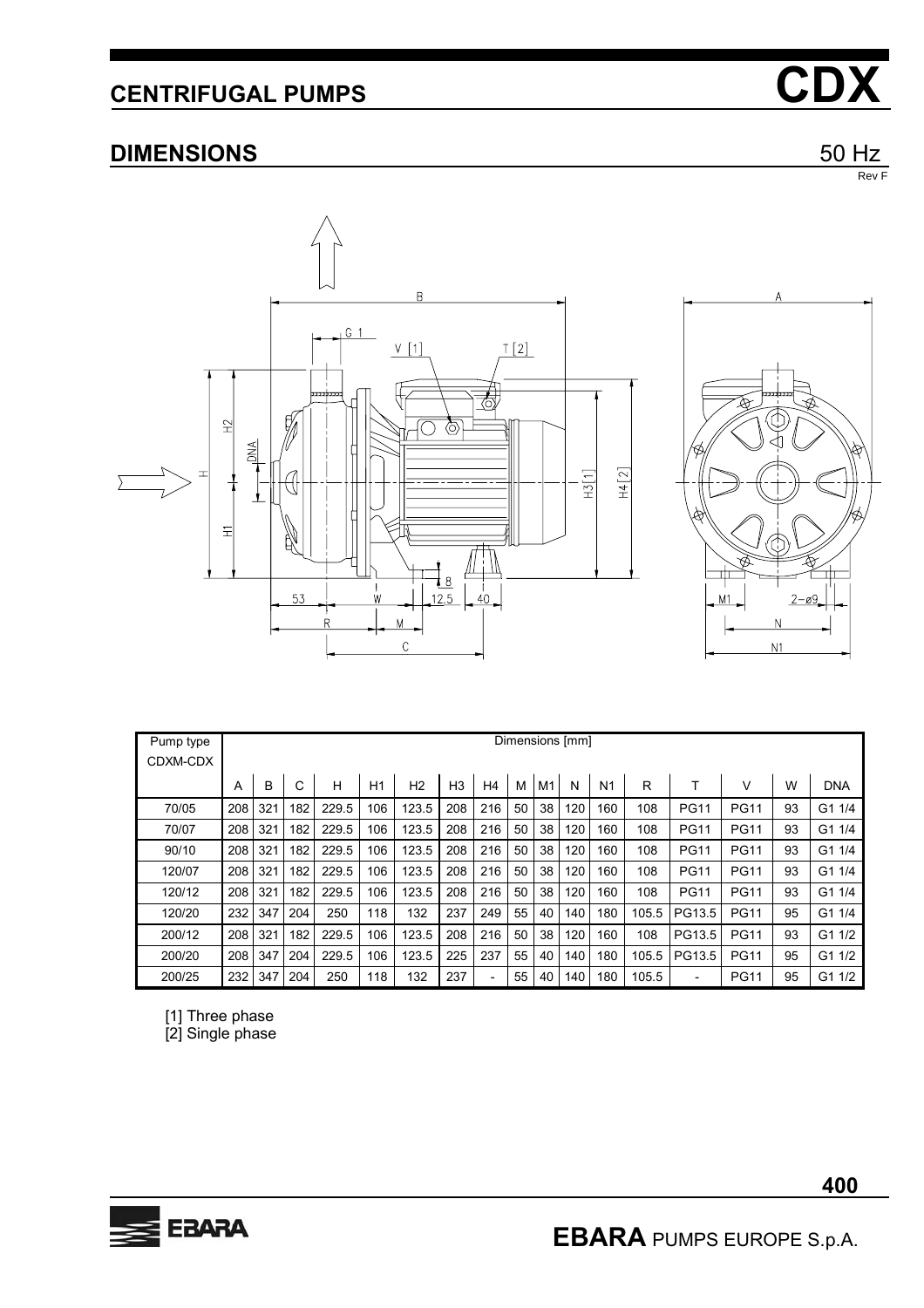## **PACKING AND WEIGHT**

 $rac{50 \text{ Hz}}{R\text{ eV F}}$ 



|                    | Type pumps         |     | PACKING [mm] |     | <b>WEIGHT</b> [kg] |                          |  |
|--------------------|--------------------|-----|--------------|-----|--------------------|--------------------------|--|
| Single Phase       | <b>Three Phase</b> | x   |              | Ζ   |                    | Single Phase Three Phase |  |
| CDXM 70/05         | CDX 70/05          | 227 | 280          | 335 | 9.1                | 9.1                      |  |
| CDXM 70/07         | CDX 70/07          | 227 | 280          | 335 | 10.4               | 10.4                     |  |
| CDXM 90/10         | CDX 90/10          | 227 | 280          | 335 | 11.9               | 11.9                     |  |
| <b>CDXM 120/07</b> | CDX 120/07         | 227 | 280          | 335 | 10.4               | 10.4                     |  |
| CDXM 120/12        | CDX 120/12         | 227 | 280          | 335 | 12.5               | 12.5                     |  |
| <b>CDXM 120/20</b> | CDX 120/20         | 245 | 315          | 360 | 17.2               | 16.2                     |  |
| CDXM 200/12        | CDX 200/12         | 218 | 280          | 332 | 16.3               | 11.4                     |  |
| CDXM 200/20        | CDX 200/20         | 250 | 315          | 375 | 15.3               | 14.2                     |  |
|                    | CDX 200/25         | 245 | 305          | 380 |                    | 17                       |  |

<u>**401**</u>